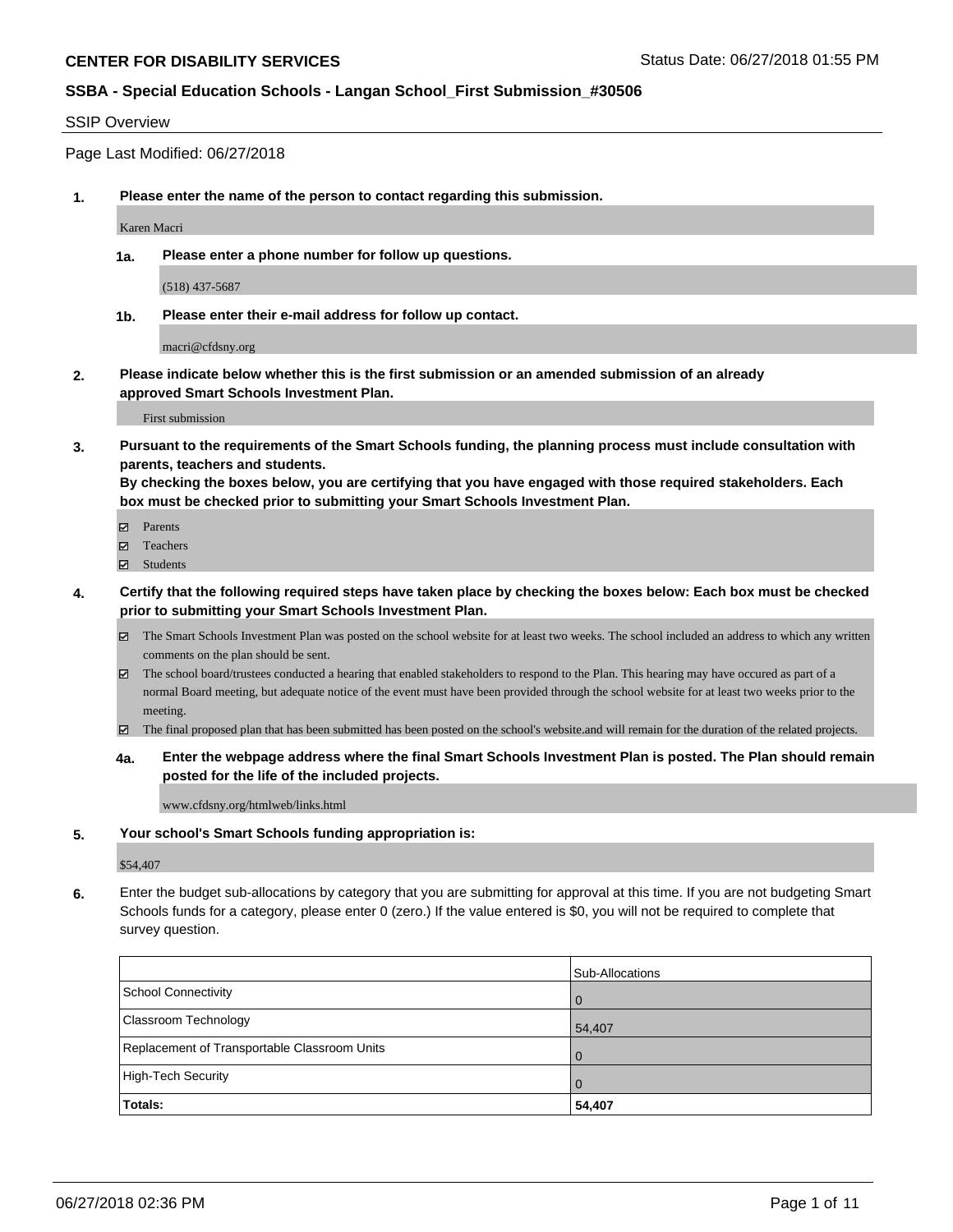School Connectivity

Page Last Modified: 06/27/2018

**1. Describe how you intend to use Smart Schools funds for high-speed broadband and/or wireless connectivity projects in school buildings.**

(No Response)

**2. Describe how the school plans to use digital connectivity and technology to improve teaching and learning.**

(No Response)

**3. Does your School Connectivity project require new construction or substantially altered space and result in capitalized cost in excess of \$100,000?**

(No Response)

**4.** If you are submitting an allocation for **School Connectivity** complete this table.

**Note that the calculated Total at the bottom of the table must equal the Total allocation for this category that you entered in the SSIP Overview overall budget.** 

|                                            | Sub-Allocation |
|--------------------------------------------|----------------|
| Network/Access Costs                       | $\mathbf{0}$   |
| <b>Outside Plant Costs</b>                 | $\overline{0}$ |
| School Internal Connections and Components | $\mathbf{0}$   |
| <b>Professional Services</b>               | $\Omega$       |
| Testing                                    | $\mathbf{0}$   |
| Other Upfront Costs                        | $\Omega$       |
| <b>Other Costs</b>                         | $\Omega$       |
| Totals:                                    | 0              |

**5. Please detail the type, quantity, per unit cost and total cost of the eligible items under each sub-category. This is especially important for any expenditures listed under the "Other" category. All expenditures must be eligible for tax-exempt financing to be reimbursed with Smart Schools funds. Sufficient detail must be provided so that we can verify this is the case. If you have any questions, please contact us directly through smartschools@nysed.gov. Add rows under each sub-category for additional items, as needed.**

| Select the allowable expenditure | Item to be purchased | Quantity      | Cost per Item | <b>Total Cost</b> |
|----------------------------------|----------------------|---------------|---------------|-------------------|
| type.                            |                      |               |               |                   |
| Repeat to add another item under |                      |               |               |                   |
| each type.                       |                      |               |               |                   |
| (No Response)                    | (No Response)        | (No Response) | (No Response) | (No Response)     |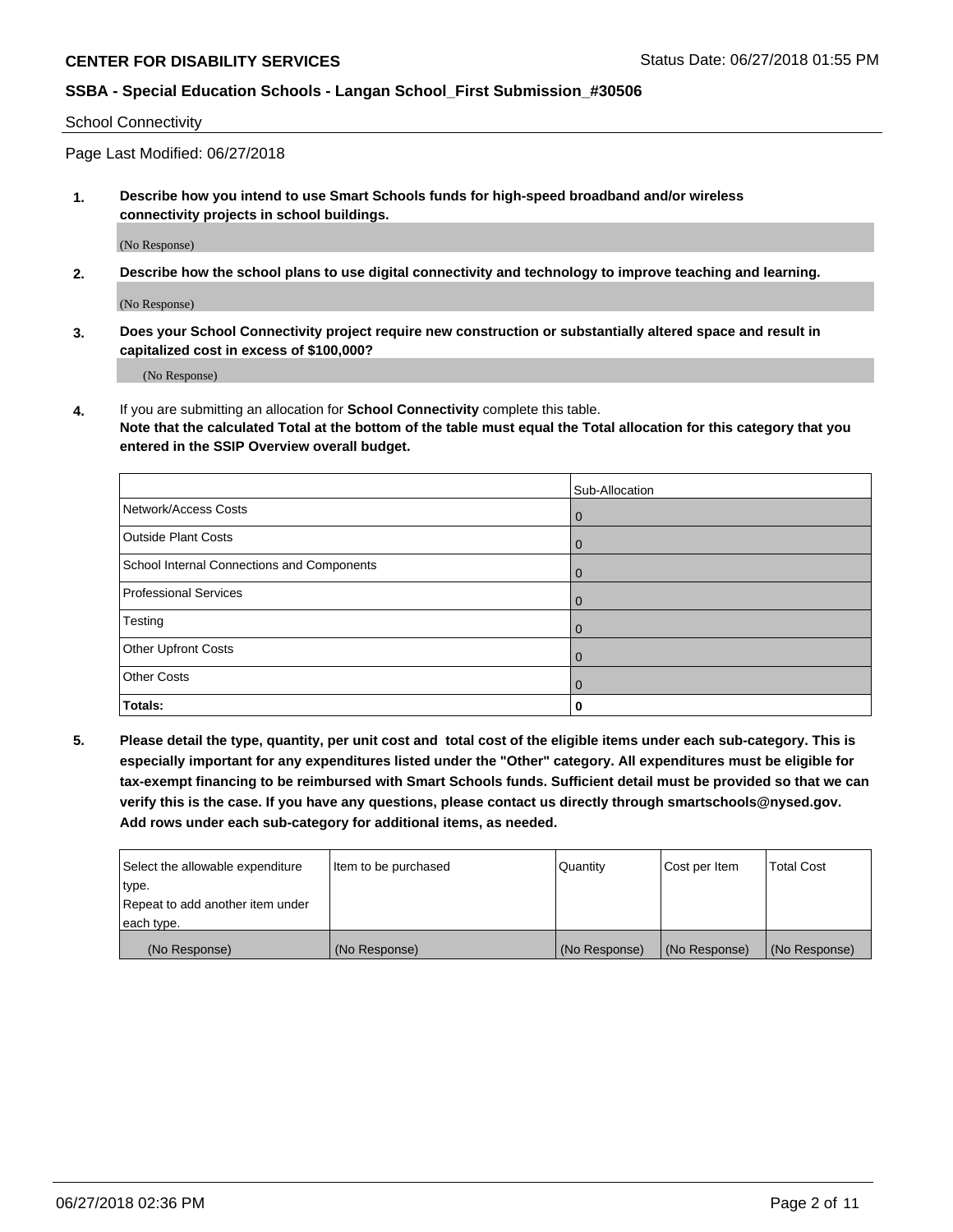Classroom Learning Technology Equipment (Devices)

Page Last Modified: 06/27/2018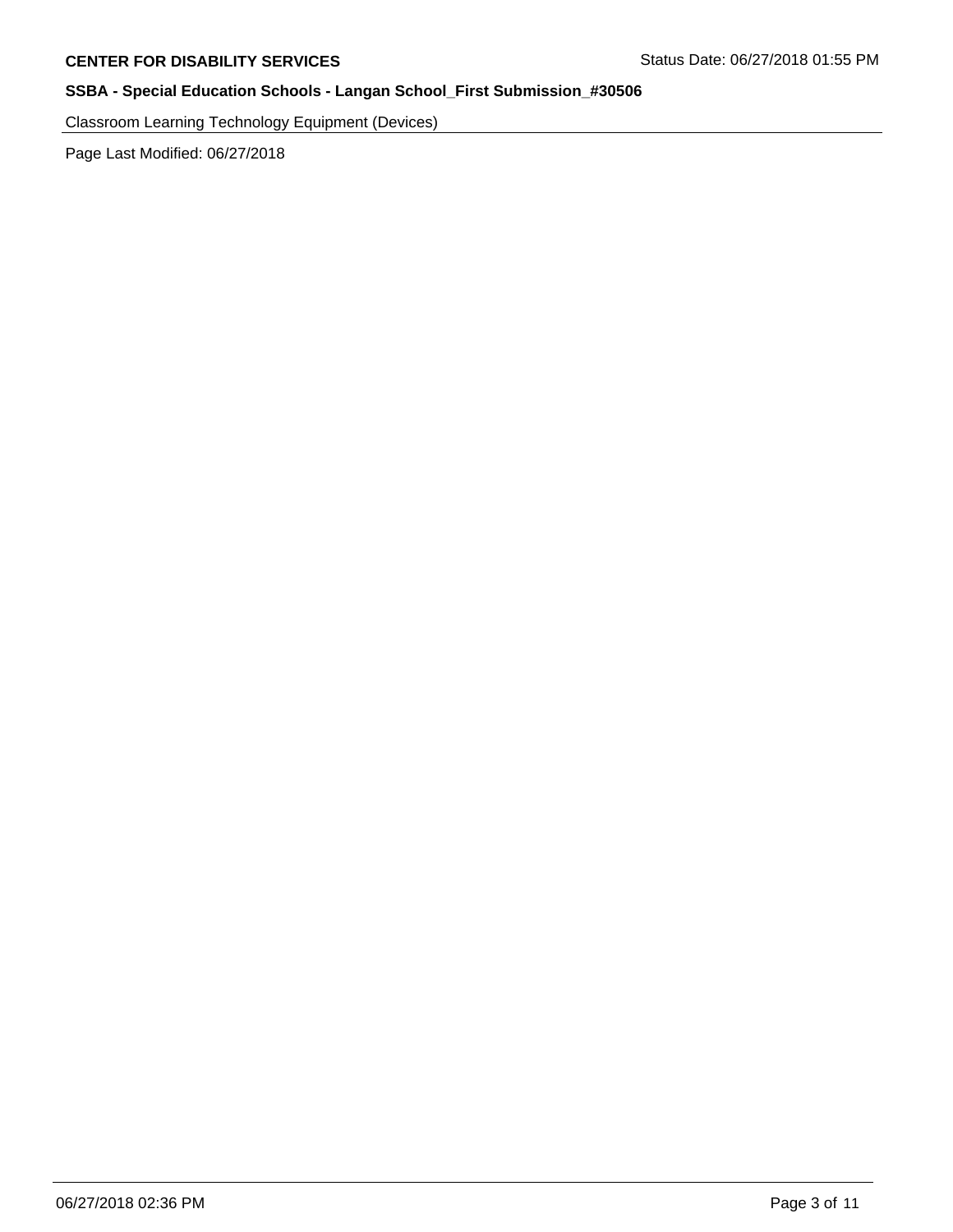Classroom Learning Technology Equipment (Devices)

Page Last Modified: 06/27/2018

#### **1. Describe the devices you intend to purchase and their compatibility with existing or planned platforms or systems.**

A] SMARTBoard Technology: SMART Board Interactive Flat Panel 8055i-G5-SMP - 55" Touchscreen LCD Monitors - 4K UltraHD, with Cabling, Carts and Speakers, 120 hertz, 4K, and The SMART Board 8055I-G5-SMP interactive flat panel features SMART'S proprietary DViT (Digital Vision Touch) technology.

B] Desktop Personal Computers: HP 251-a123wb Desktop Personal Computers with Intel Pentium J2900 Processor, 4GB Memory, 21.5" Monitor, 1TB Hard Drive and Windows 10.

C] Laptop computers: The Langan School will purchase two (2) Dell XPS 13 Non-Touch Laptop Computers for use on existing mobile SMART Board carts that are used across the school.

D] Desktop Personal Computers with customized mounts: The Center will purchase two Windows-based desktop PCs, one for the Elementary 1 Classroom and one for the School's Speech and Language area. Each will be an HP 251-a123wb Desktop PC with Intel Pentium J2900 Processor, 4GB Memory, 21.5" Monitor, 1TB Hard Drive and Windows 10. The PC for use in Elementary 1 will include a customized REHAdapt Mount that will be placed on a table or desk and hold IPads, laptops, books, etc..

E] Interactive TV: The Center will purchase one

(1) Elo Interactive Digital Signage Display 5501LT 55" Class (54.6" viewable) Clear Touch TV, to be set up in the School's Physical Education area. F] iPad Pros: The Center will purchase nine Apple iPad Pros, with 12.9" screen (for students with visual deficits) and 256 GB, one each for the School's Elementary 1, 2 and 7 classrooms, one each for its Secondary 3, 5, 6, and eight classrooms, and one for its Langan School classroom at St. Margaret's Center skilled nursing facility in Albany.

G] Step-by-Step 2 with Levels: The Center will purchase one suite of Step-by-Step 2 with Levels for its Langan School classroom at St. Margaret's Center skilled nursing facility in Albany. Step by Steps with Levels is a dedicated speech generating device for non-verbal students.

H] SMARTFIT Trainer: The Center will purchase one SMARTFIT Trainer Mini X1, which includes an interactive 46x46 station, five multifunctional targets, 30 games, and the capacity to communicate with multiple wired or wireless Play Pods. This SMARTFIT package will be used with the interactive TV described in C] in the School's Physical Education area.

Each of these devices have been selected to work with the Center for Disability Services' existing computer network. This network currently includes several main servers at the organization's main 314 South Manning Boulevard site in Albany (the site on which the Langan School is located), and 1,300 personal computers in 83 residences, schools and other locations. The Center upgraded its high speed internet connections at five of its main locations (including the School's home site) in 2014. In 2014, upgrades were also made to all wireless systems at this facility. The Langan School also has an on-site Assistive Technology Department that orders, maintains and provides training for instructional and assistive technology utilized at the School. The Center's Information Technology Department works in conjunction with the School to provide and maintain the wireless infrastructure and support necessary for the setup and maintenance of all devices and apps. In addition, the Center allocates program money, and additional grant money, toward the acquisition, upgrade, and maintenance of all implemented technologies.

The Center's Kevin G. Langan School Technology Plan also includes the following accessory items needed to implement the technology identified above for students with disabilities:

I] Wall-Mounted Projector/Interactive Component: The Center will purchase three Epson BrightLink 595Wi WXGA - HD LCD Projector with Speakers. The ultra-short-throw BrightLink is a touch-enabled interactive projector that provides enhanced color brightness (3300 lumens of color and 3300 lumens of white brightness) for kinesthetic learning during lesson presentations, and includes touch- and pen-based interactivity. J] Projectors: The Center will purchase two replacement Hitachi CP-EX251N 2700lm XGA 3LCD Projectors to work with cart-mounted SMARTBoards cited in A], above, at the Langan School.

K] Gumdrop Hideaway Cases: The Center will purchase six cases, which are designed to protect the iPad Pros described in question E], above. L] Friction Knobs with Adjustable Pro iPad Cradles: The Center will purchase an Ablenet Friction Knob Universal Mounting System, with three pivot points, a range/reach of 20.5-in/52-cm, a weight capacity of 5-lb/2.3-kg., and Adjustable Pro iPad Cradle, which will hold the iPad Pros described in item F], above.

M] REHAdapt Tabletop Mount (Elementary 5): The Center will purchase one of these Mounts, which will be placed on a table or desk and features an adjustable arm that can hold IPads, laptops, books, etc..for students sitting in wheelchairs or standing in walkers, so that they can access these devices. N] REHAdapt Floorstand Standing Floor Mount (Elementary 5): The Center will purchase one of these Mounts, which rests on the floor and features an adjustable arm that can hold laptops, IPads, books, etc. in front of students in wheelchairs so that they can read or access these items.

O] Device Carts: The Center will purchase one Luxor LCD cart with a 42" wide top cart with built in plasma/LCD mount that will can accommodate the Interactive TV identified in C], above, a locking steel cabinet with recessed handle for storage of the School's existing Wii, and a 3-outlet surge suppressing electrical assembly with 15' cord.

The Center's Kevin G. Langan School Technology Plan also accommodates the Prospect School in Queensbury, Warren County, which was integrated into the Kevin G. Langan School upon the Center for Disability Services' merger with Prospect Center in 2014. This entails the purchase of the following for the Prospect School:

A] Desktop Personal Computers: The Prospect School will purchase HP EliteDesk 705 G1 - A-Series A10 PRO-7800B Desktop Computers with 3.5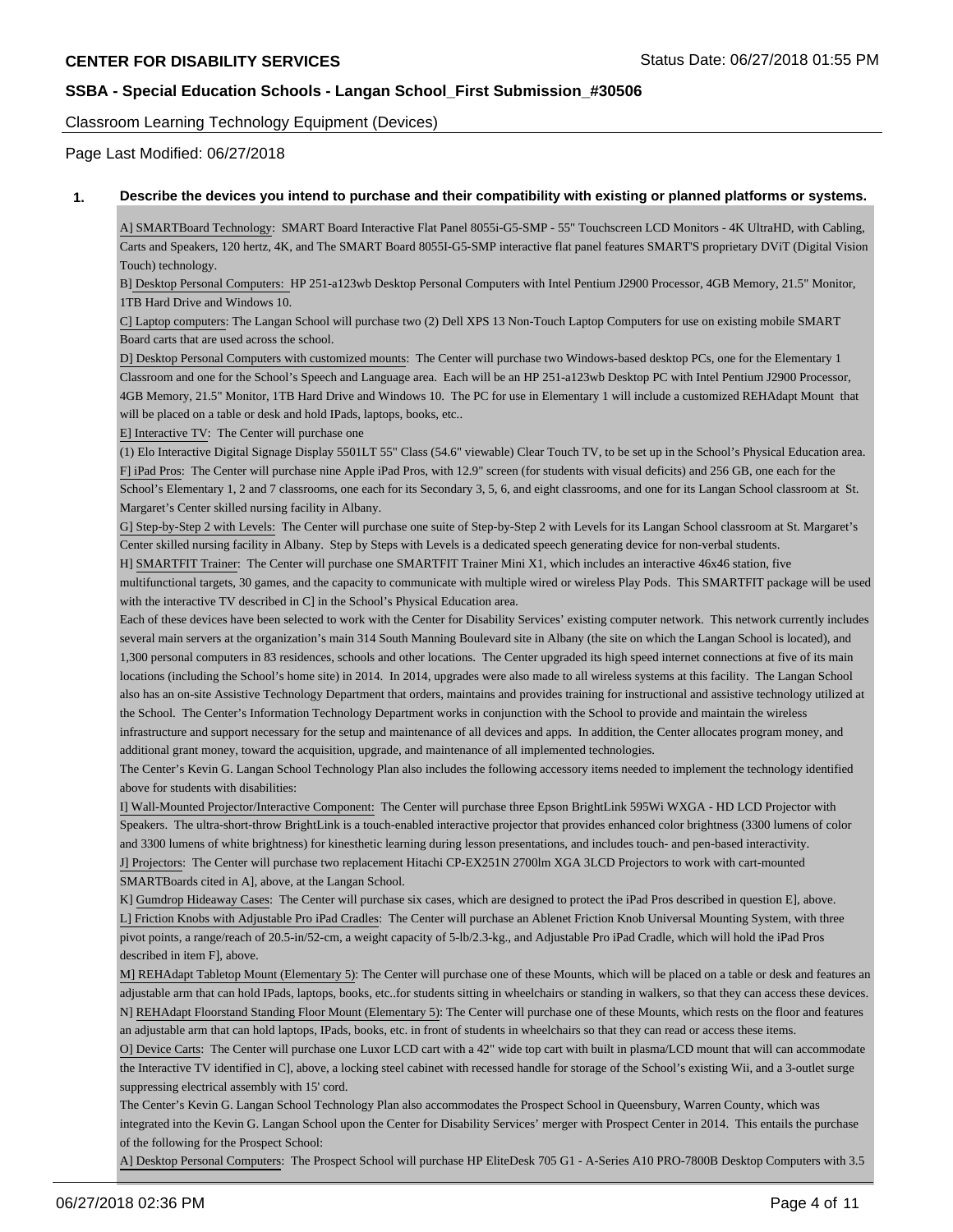Classroom Learning Technology Equipment (Devices)

Page Last Modified: 06/27/2018

GHz - 4 GB RAM - 500 GB HDD - AMD Radeon R7 - Windows 7 Professional, additional RAM Memory Modules, High-Gan Wireless USB Adapter, and HP SmartBuy EliteDisplay 23" LED LCD Touchscreen Monitor for three of its classrooms.

B] iPad Pros: The Prospect School will purchase eight iPad Pros with 12.9" screen (for students with visual deficits) and 256 GB.

The integration of the Prospect Center's computer network and hardware into those of the Center for Disability Services took place shortly after the merger of the two organizations, in 2014. This integration process included upgrades to both the high speed internet connections, the overall network capacity and all wireless systems at the Prospect site, to increase opportunities to use technology to enhance educational and other programming. All Prospect technology that has or will be implemented at the School is thus already compatible with the Langan School's systems.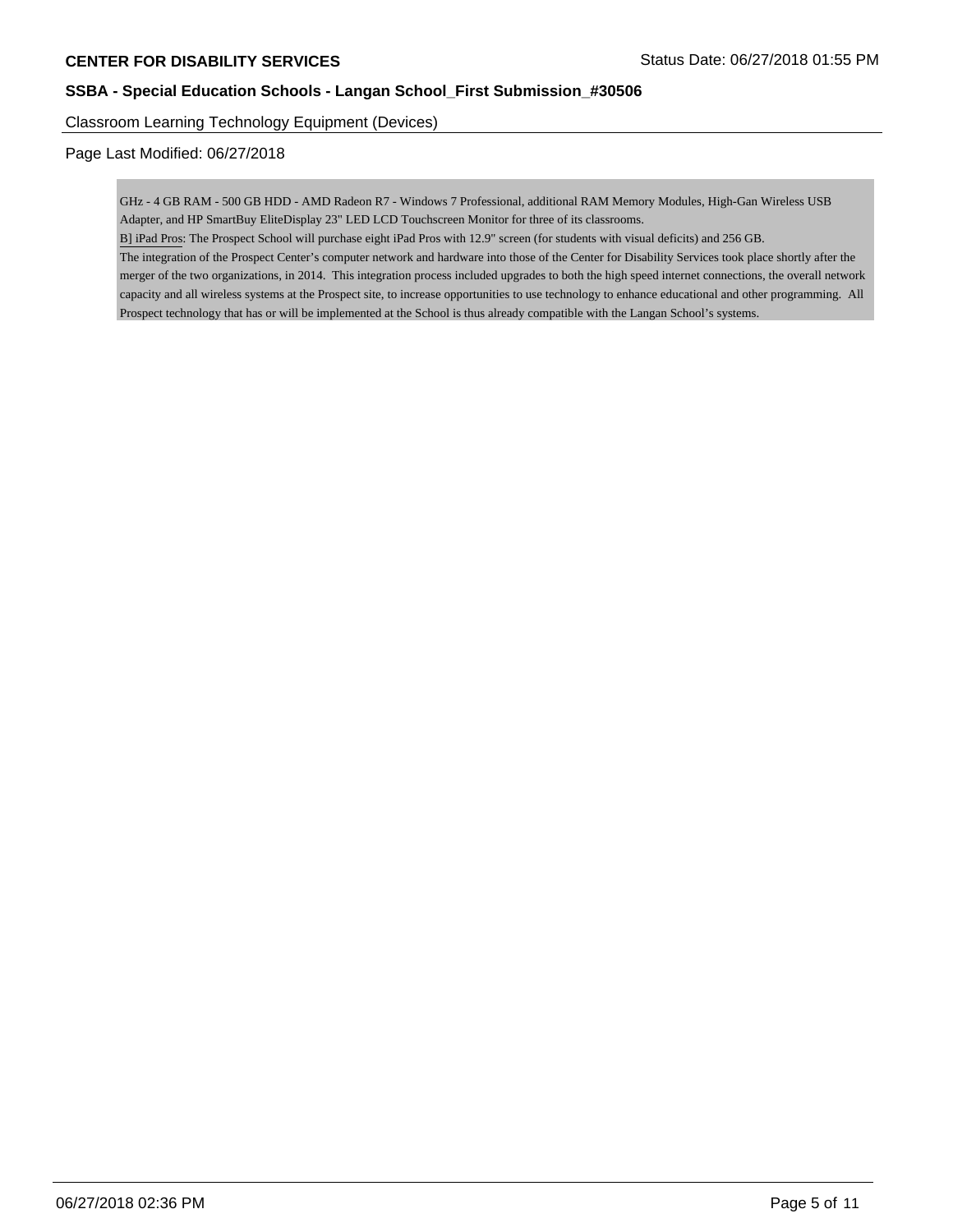Classroom Learning Technology Equipment (Devices)

Page Last Modified: 06/27/2018

### **2. Describe how the proposed technology purchases will improve teaching and learning inside or outside of the classroom.**

The Center for Disability Services' Kevin G. Langan School has 157 students, ages 5-21 in Elementary, Intermediate, Secondary and Vocational Educational Transition Classrooms, with multiple physical and intellectual disabilities, Autism Spectrum Disorders, visual impairments, chronic medical conditions, etc., all of which result in significant deficits in cognitive, communication, motor, and social skills. It also includes a Secondary classrooms located at the St. Margaret's skilled nursing facility for students too medically fragile to attend the main School. The Center consistently employs technology in educational programs to overcome the disabilities of its students, facilitate intellectual and social development, and engage with and demonstrate their knowledge of individualized curricula. Langan teachers implement numerous PC- and tablet-based, on-line and interactive educational tasks to further individualized, differentiated learning tasks in English Language Arts, Social Studies, and STEM, etc. to assist students to meet National Core Curriculum Standards, enhance communication and social skills to demonstrate knowledge and contribute during transition planning, meet NYS Alternative Assessments Performance Standards, and provide students 14 or older with State-mandated transition services. Specifically, the items described above will improve the learning of students with disabilities in the following ways:

A] SMART Board Technology: The Langan School will utilize the Interactive Flat Panels secured through this funding for numerous activities, e.g. for providing transition planning; operating Interactive Smart Board Solutions to run VocEd Unique Learning System Passport Curricula and literacy software; and serving as a tool for staff training.

B] Desktop PCs: Desktop PCs secured through this funding will be used to, for example: run interactive educational software for enabling individualized learning; exploit computer-based accommodations such as reading systems that vocalize text on screen for students with visual impairments; run concept mapping software that visualizes concepts, speech recognition software, etc.; play multi-media instructional files; and work with adaptive peripherals and enlarged touch screens for students with visual impairments and other. The PCs also assist students with disabilities to improve pre-readiness math skills (attending, cause and effect, etc.), fundamental math skills (numbers and operations, measurement, and estimation), and higher order math skills (data analysis, probability, spatial sense, geometry, algebra, and problem solving), through their use of programs like Equals Pre-Algebra and Pre-Geometry. These curricula are aligned to New York State Standards, Alternate Standards and the Common Core, and provide differentiated mathematics instruction for teachers working with students with disabilities in special education programs. These PCs will also enable Boardmaker software, with which teachers and therapists can create interactive and print based visual supports, symbol-adapted accessible curriculum materials for students, print materials like communication boards with Picture Communication Symbols (PCS), and operate peripherals like Speaking Dynamically Pro that adds natural sounding voices, word prediction and abbreviation expansion for students challenged by speech. These computers will replace older outdated PCs that can not stand up to curricular demands and lack integration to newer technologies. C] Laptop computers: Non-Touch Laptops secured through this funding will be attached to and provide control of existing mobile SMART Board carts that are used across the Langan School, for those uses described in A], above.

D] Desktop PCs with customized mounts: These PCs will be used for the same tasks as those described in B], above. These PCs will have also feature large screens for visually impaired students and the height adjustable mounting arm and touch screen will enable motor-impaired students to interact with the hardware.

E] Interactive TV: The Interactive Digital Display secured through this funding will be set up in the Langan School's Physical Education area, and will allow teachers to project iPad and PC content and content from other devices on to the TV for a large or small student groups to view presentations or programs. Projection of this content on to the Display screen will also allow students with limited fine motor control or visual impairments to access School PCs, /iPads, etc.

F] iPad Pros: The iPad pros secured through this funding will feature a 12.9" screen, 256 gigabytes and WiFi capability. Mobile devices like this are currently used in Langan classrooms to provide visual supports, communication skills assessment and training, and to access curricular apps and websites. They are also used with peripherals such as Retinal displays for students with visual impairments. The device is useful because it establishes a cognitive base significantly lower than that needed to interface with textbooks, features touch screens that makes it accessible for students with coordination difficulties, and features portability, helpful for focusing inattentive students. The language, computation, motor skill, and behavioral iPad apps specific to educating students with disabilities are effective at enabling communication for children with physical disabilities and difficulty speaking or language delays, Autistic children with social interaction problems or difficulties like reciprocal interaction and maintaining communication, children with Asperger Syndrome stressed by social situations, and youngsters with motor deficiencies. The Center has chosen iPads with the 12.9" screen to accommodate the significant number of students it has with visual deficits. Specific examples of iPad use include instructing Transition Students, including those with visual impairment, in money management in the context of the Langan School's Store, using a tablet with a retina display and the Changes app; this complements the Langan School's STEM Education in that it enables video modeling to teach students money skills and related real-life applications of mathematics. The iPads will also be used with communication apps like Proloquo2go, cause-andeffect games like Preschool Memory Match, play-based learning, socialization and motor skills apps like Little Things Lite, sign language apps for students using a total communication system, and video modeling teaching coping skills and how to play with objects. iPads will be complemented by projecting them on to Apple TVs for groups, and by switches whereby students with limited fine motor control or visual impairments can access PCs/iPads.

G] Step-by-Step 2 with Levels: Step by Steps with Levels, a dedicated speech generating device for non-verbal students, will be used at the Langan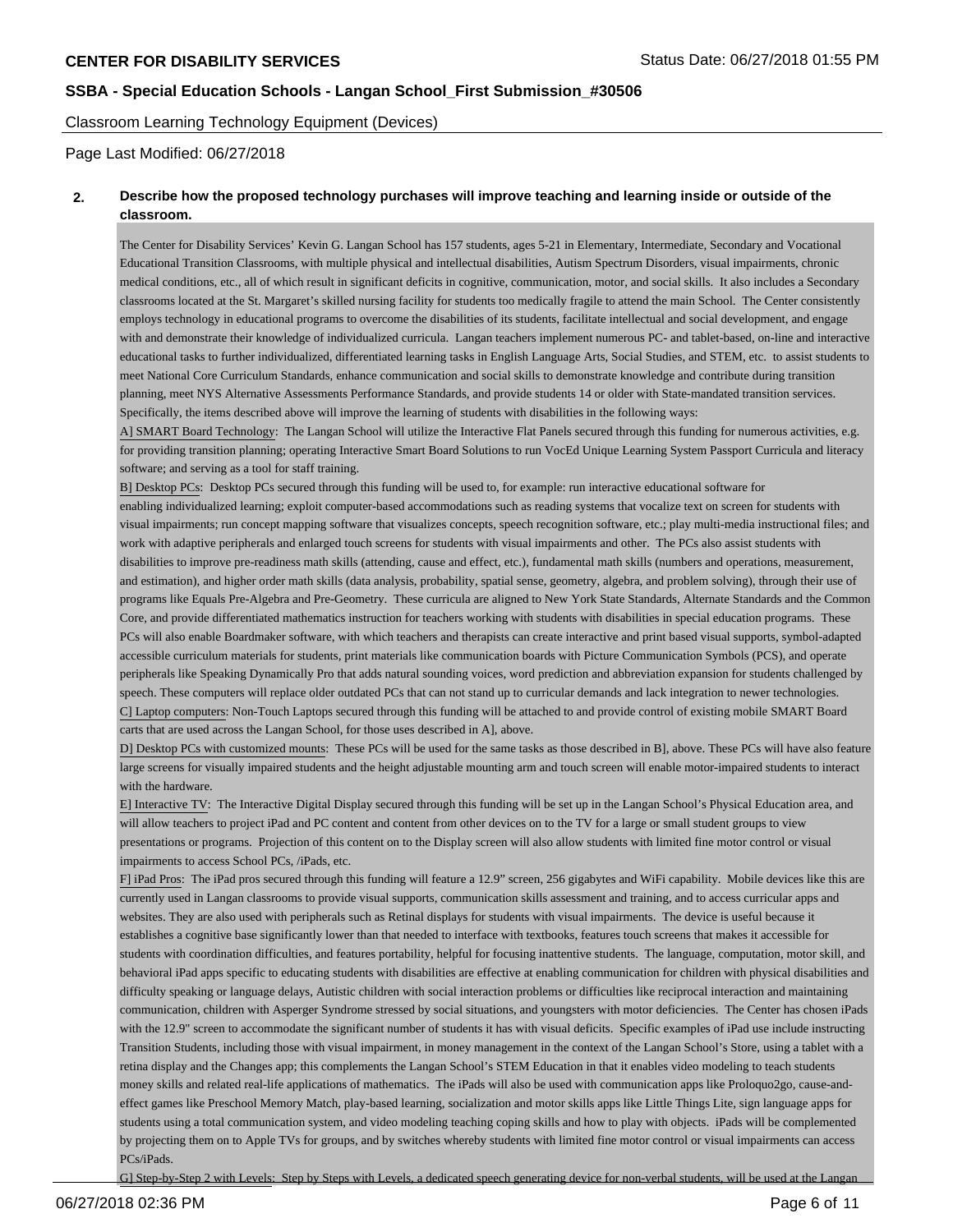### Classroom Learning Technology Equipment (Devices)

Page Last Modified: 06/27/2018

School's classroom at St. Margaret's Center to enable students to communicate with teachers, aides and therapists.

H] SMARTFIT Trainer: The SMARTFIT Trainer Mini secured with this funding will be used with the interactive TV described in C, and placed in the School's Physical Education area. In addition to academics, Langan School teachers work with Center Physical Therapists to insure regular physical activity and reduce inactivity and associated obesity, a problem especially prevalent among students in wheelchairs, those with other physical disabilities, etc. This device provides an engaging environment for action-based learning wherein students learn letters, numbers, words and math while engaged in physical activities, improves focus through multi-tasking, works the mind and body simultaneously, and contributes to social development and behavioral programs.

I] Wall-Mounted Projector Interactive Component: The Epson BrightLinks secured with this funding are touch-enabled interactive projectors that enable kinesthetic learning during lesson presentations to students, and allows them to practice touch- and pen-based interactivity. They also connect to existing classroom PCs, and display images to the classroom walls so students can safely activate and manipulate them.

J] Projectors: The Replacement Projectors secured through this funding will be used on two existing cart-mounted SMART Boards at the Langan School. The Projectors will be used with reading systems that transfer text onto SMART Boards for visually impaired students. Further, some students, specifically those with Autism Spectrum Disorders, can engage in video modeling wherein they can view videos of themselves engaged in appropriate behaviors so that they can improve upon their individual social, communication and vocational skills.

K] Gumdrop Hideaway Cases: One major problem with the iPad is its fragility. Many Autistic children and other disabled students are prone to violent outbursts. Gumdrop Cases are necessary to protect the iPad Pros described in question E] when they are thrown, hit, or dropped. Given the extensive use of mobile equipment in Langan School classrooms, durable protective cases are necessary to insure both its safe use and its shelf life. The Gumdrop Hideaway cases secured through this funding are impact-resistant with a dual-layer silicone/polycarbonate shell, and feature a multiangle Hideaway stand. The cases include screen and port covers while enabling access to touch ID technology.

L] Friction Knobs with Adjustable Pro iPad Cradles: The Center will purchase an Ablenet Friction Knob Universal Mounting System, with three pivot points, a range/reach of 20.5-in/52-cm, a weight capacity of 5-lb/2.3-kg., and Adjustable Pro iPad Cradle, which will hold the iPad Pros described in item F], above. These devices are necessary because they clamp to a tabletop, desk, wheelchair, etc. and hold IPads or PCs so that Langan School students in wheelchairs can access their devices.

M] REHAdapt Tabletop Mount (Elementary 5): This mounting unit will be placed on a table or desk and features an adjustable mounting arm that can hold books, mobile devices, LCD displays, PC monitors and laptops in front of students sitting in wheelchairs or standing in walkers, to accommodate the motor delays experienced by the majority of Langan School students. The Center will purchase one of these Mounts.

N] REHAdapt Floorstand Standing Floor Mount (Elementary 5): The Center will purchase one of these Mounts, which rests on the floor and features an adjustable arm that can hold laptops, IPads, books, etc. in front of students sitting in wheelchairs or standing in walkers, so that they can read or access these items. The Center will purchase one of these Mounts.

O] Device Carts: The Center will purchase one Luxor LCD cart with a 42" wide top cart with built in plasma/LCD mount that will can accommodate the Interactive TV identified in C], above, a locking steel cabinet with recessed handle for storage of the School's existing Wii, and a 3-outlet surge suppressing electrical assembly with 15' cord. The cart will also provide for secure storage of this expensive technology during non-school hours. Prospect School

A] The Prospect School will purchase desktop PCs with Interactive Touchscreen Monitors in three of its classrooms. These PCs will be implemented with touch screens and other adaptations for the physically and visually disabled, whereby students can access on-line curricula with integrated objectives, and transition activities. A successful project will result in an instructional system utilizing up-to-date technology, software and apps facilitating real improvements in communication, motor control, socialization, academics. These PCs will also be used for the same activities as those identified in B] and D], above.

B] The Prospect School will purchase eight iPad Pros with 12.9" screen and 256 GB. These tablets will be used for the same activities as those identified in F], above.

**3. To ensure the sustainability of technology purchases made with Smart Schools funds, schools must have a plan to maintain and support technology purchases reimbursed with Smart Schools funds. This sustainability plan should support recurring costs of use that are ineligible for Smart Schools funding such as device maintenance, technical support, Internet and wireless fees, maintenance of hotspots, staff professional development, building maintenance and the replacement of incidental items.**

 $\boxtimes$  By checking this box, you certify that the school has a sustainability plan as described above.

**4. Schools must ensure that devices purchased with Smart Schools funds will be distributed, prepared for use, maintained and supported appropriately. Schools must maintain detailed device inventories in accordance with generally accepted accounting principles.**

By checking this box, you certify that the school has a distribution and inventory management plan and system in place.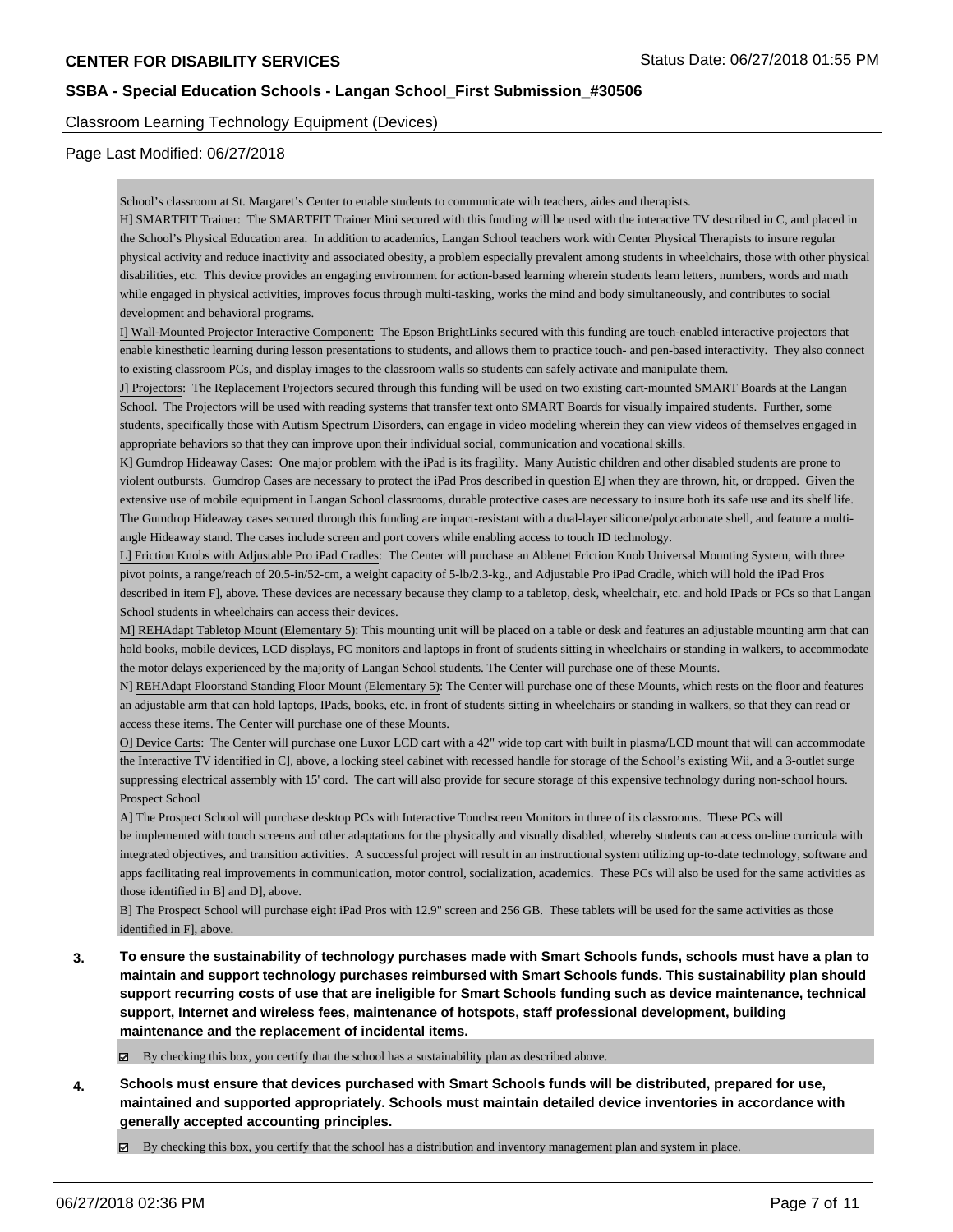Classroom Learning Technology Equipment (Devices)

Page Last Modified: 06/27/2018

- **5. Schools must contact the SUNY/CUNY teacher preparation program that supplies the largest number of the its new teachers to request advice on innovative uses and best practices at the intersection of pedagogy and educational technology.**
	- $\boxtimes$  By checking this box, you certify that you have contacted the SUNY/CUNY teacher preparation program that supplies the largest number of your new teachers to request advice on these issues.
	- **5a. Please enter the name of the SUNY or CUNY Institution that you contacted.**

University at Albany

**5b. Enter the primary Institution phone number.**

5184424988

**5c. Enter the name of the contact person with whom you consulted and/or will be collaborating with on innovative uses of technology and best practices.**

Robert Bangert Drowns

**6.** If you are submitting an allocation for **Classroom Educational Technology**, complete this table. **Note that the calculated Total at the bottom of the table must equal the Total allocation for this category that you entered in the SSIP Overview overall budget.**

|                          | Sub-Allocation |
|--------------------------|----------------|
| Interactive Whiteboards  | 16,209         |
| <b>Computer Servers</b>  | $\overline{0}$ |
| <b>Desktop Computers</b> | 5,950          |
| Laptop Computers         | 1,700          |
| <b>Tablet Computers</b>  | 13,243         |
| <b>Other Costs</b>       | 17,305         |
| Totals:                  | 54,407         |

**7. Please detail the type, quantity, per unit cost and total cost of the eligible items under each sub-category. This is especially important for any expenditures listed under the "Other" category. All expenditures must be capital bond eligible to be reimbursed with Smart Schools funds. If you have any questions, please contact us directly through smartschools@nysed.gov.**

**Add rows under each sub-category for additional items, as needed.**

| Select the allowable expenditure<br>type. | Item to be purchased                                 | Quantity | Cost per Item | <b>Total Cost</b> |
|-------------------------------------------|------------------------------------------------------|----------|---------------|-------------------|
| Repeat to add another item under          |                                                      |          |               |                   |
| each type.                                |                                                      |          |               |                   |
| Interactive Whiteboards                   | <b>SMART Board Interactive Flat Panel</b><br>with 55 | 3        | 5,403         | 16,209            |
| <b>Desktop Computers</b>                  | HP 251 Desktop PC with 21.5                          | 4        | 400           | 1,600             |
| <b>Laptop Computers</b>                   | Dell XPS 13 Non-Touch Laptop<br>Computer             | 2        | 850           | 1,700             |
| <b>Desktop Computers</b>                  | HP Desktop PC with Monitor                           |          | 750           | 750               |
| <b>Desktop Computers</b>                  | HP EliteDesk 705 Desktop Computers                   | 3        | 1,200         | 3,600             |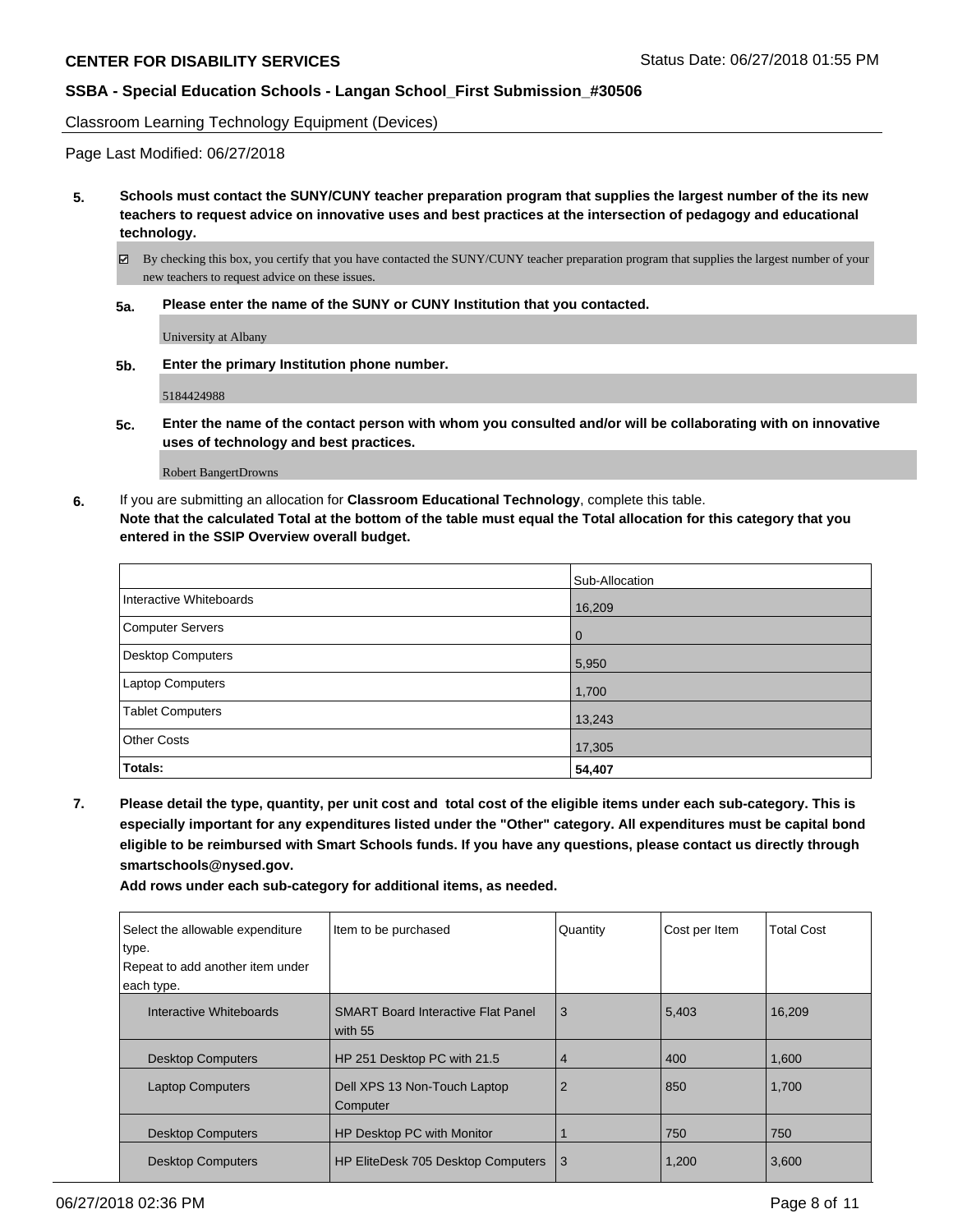Classroom Learning Technology Equipment (Devices)

Page Last Modified: 06/27/2018

| Select the allowable expenditure<br>type. | Item to be purchased                                                                                                                  | Quantity       | Cost per Item | <b>Total Cost</b> |
|-------------------------------------------|---------------------------------------------------------------------------------------------------------------------------------------|----------------|---------------|-------------------|
| Repeat to add another item under          |                                                                                                                                       |                |               |                   |
| each type.                                |                                                                                                                                       |                |               |                   |
|                                           | with Windows 7 Professional,<br>additional RAM, High-Gain Wireless<br>USB Adapter, and Touchscreen<br><b>Monitor</b>                  |                |               |                   |
| <b>Tablet Computers</b>                   | iPad Pro with 12.9/256 GB                                                                                                             | 17             | 779           | 13,243            |
| <b>Other Costs</b>                        | Hitachi 3LCD Projector                                                                                                                | $\overline{2}$ | 400           | 800               |
| <b>Other Costs</b>                        | REHAdapt Mount that rests on a<br>table/desk and holds devices, books,<br>etc. for students in wheelchairs,<br>walkers, etc.          | $\mathbf{1}$   | 590           | 590               |
| <b>Other Costs</b>                        | Ablenet Friction Knob UMS (Table)                                                                                                     | $\overline{2}$ | 280           | 560               |
| <b>Other Costs</b>                        | Epson Bright Link [595 - WI]) Projector                                                                                               | 3              | 1,799         | 5,397             |
| <b>Other Costs</b>                        | <b>Gum Drop Case</b>                                                                                                                  | 6              | 80            | 480               |
| <b>Other Costs</b>                        | Luxor LCD locked cart                                                                                                                 | $\mathbf{1}$   | 500           | 500               |
| <b>Other Costs</b>                        | Elo Interactive 55                                                                                                                    | $\mathbf{1}$   | 3,857         | 3,857             |
| <b>Other Costs</b>                        | <b>SMARTFIT Trainer Mini</b>                                                                                                          | 1              | 3,941         | 3,941             |
| <b>Other Costs</b>                        | REHAdapt Floor Mount that stands on<br>floor and holds laptops, IPads, etc. for<br>students in wheelchairs or those using<br>a walker | $\mathbf 1$    | 985           | 985               |
| <b>Other Costs</b>                        | Step-by-Step with Levels                                                                                                              |                | 195           | 195               |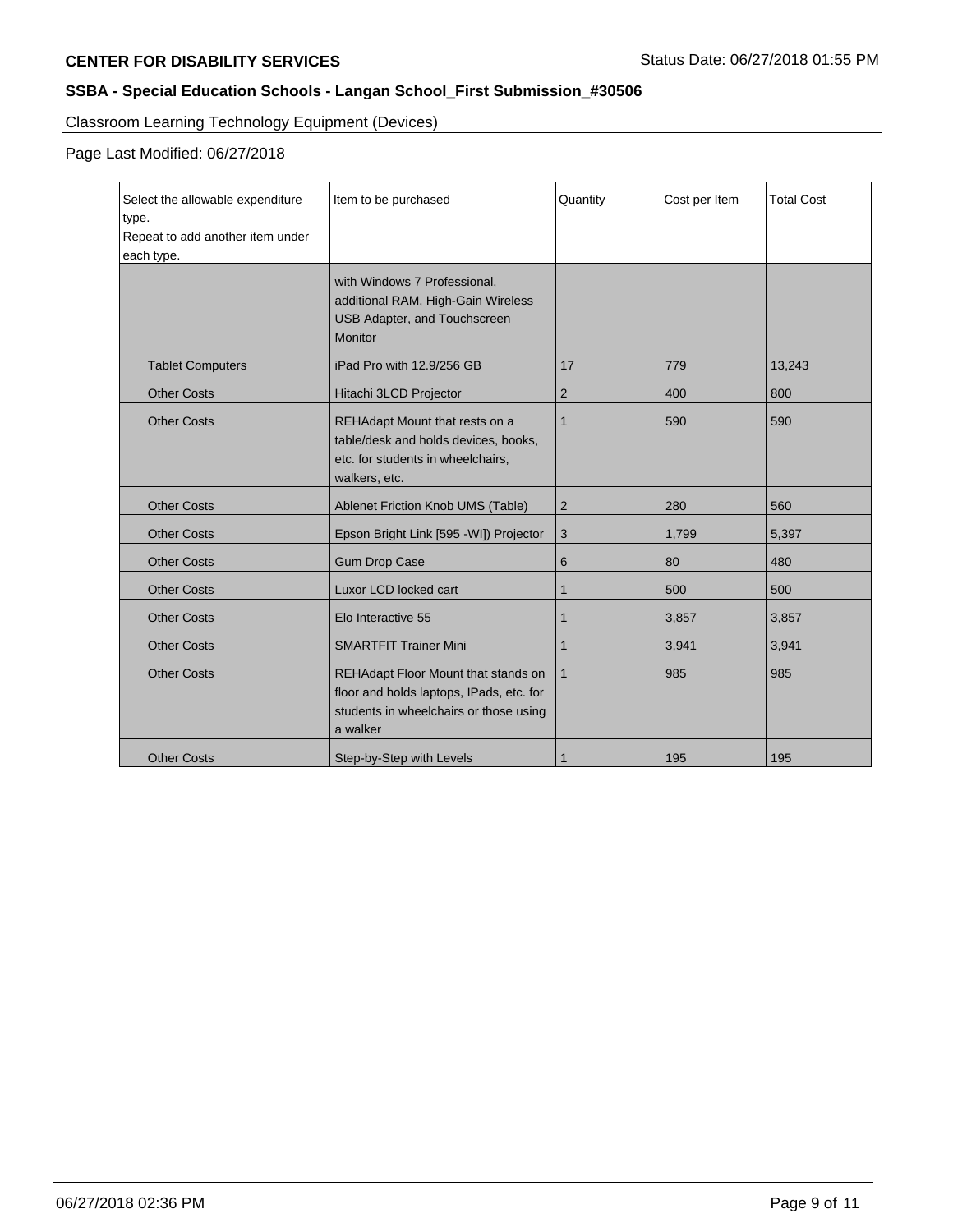Replace/Modernize Transportable Classrooms

Page Last Modified: 06/27/2018

**1. Describe the school's plan to construct, enhance or modernize education facilities to provide high-quality instructional space by replacing transportable classrooms.**

(No Response)

**2. Does your Classroom Trailer project require new construction or substantially altered space and result in capitalized cost in excess of \$100,000?**

(No Response)

**3.** If you have made an allocation for **Replace Transportable Classrooms**, complete this table. **Note that the calculated Total at the bottom of the table must equal the Total allocation for this category that you entered in the SSIP Overview overall budget.**

|                                                | Sub-Allocation |
|------------------------------------------------|----------------|
| Construct New Instructional Space              | (No Response)  |
| Enhance/Modernize Existing Instructional Space | (No Response)  |
| Other Costs                                    | (No Response)  |
| Totals:                                        | 0              |

**4. Please detail the type, quantity, per unit cost and total cost of the eligible items under each sub-category. This is especially important for any expenditures listed under the "Other" category. All expenditures must be capital bond eligible to be reimbursed with Smart Schools funds. If you have any questions, please contact us directly through smartschools@nysed.gov.**

**Add rows under each sub-category for additional items, as needed.**

| Select the allowable expenditure | Item to be purchased | Quantity      | Cost per Item | <b>Total Cost</b> |
|----------------------------------|----------------------|---------------|---------------|-------------------|
| type.                            |                      |               |               |                   |
| Repeat to add another item under |                      |               |               |                   |
| each type.                       |                      |               |               |                   |
| (No Response)                    | (No Response)        | (No Response) | (No Response) | (No Response)     |